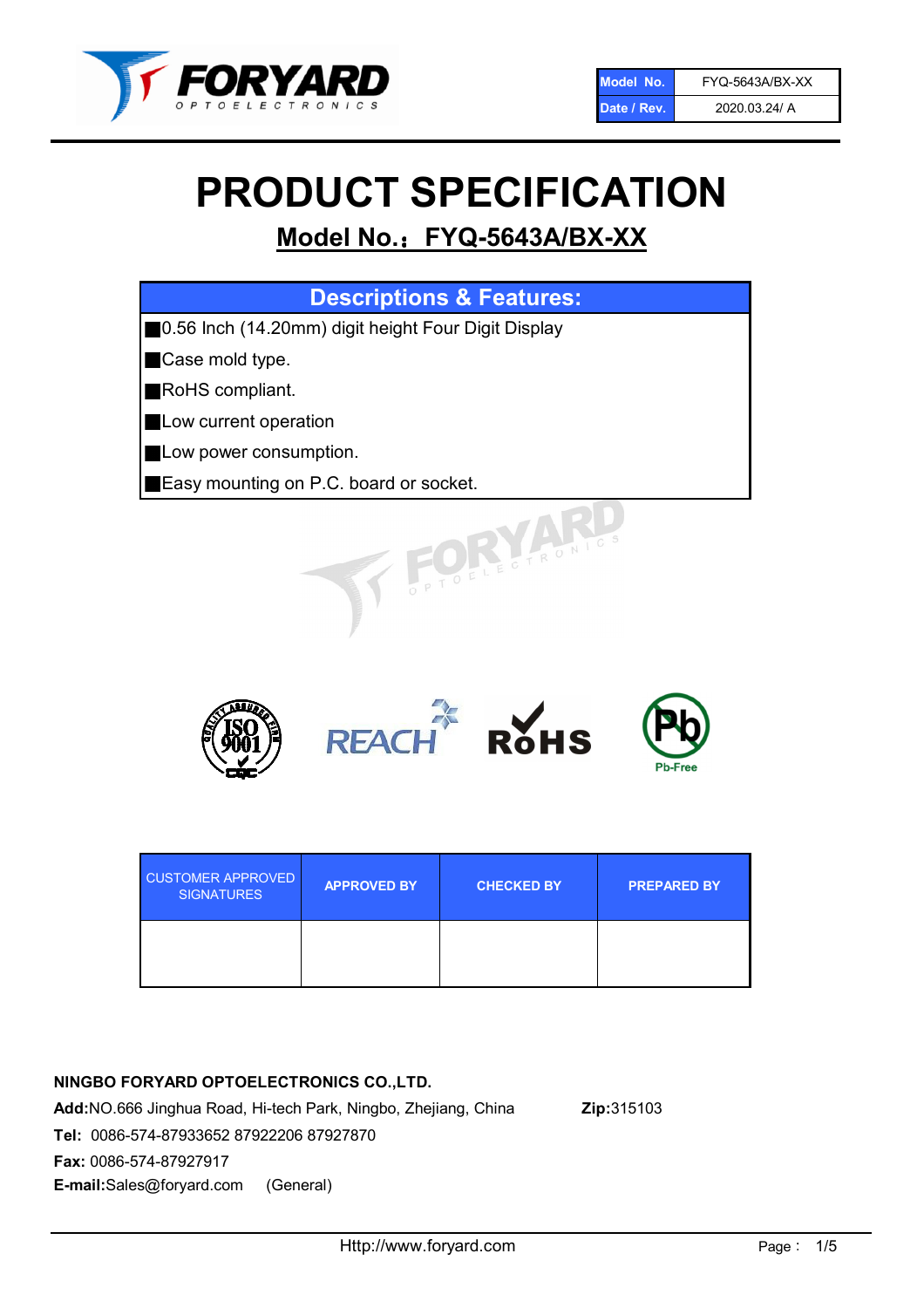

| Model No.   | FYQ-5643A/BX-XX |
|-------------|-----------------|
| Date / Rev. | 2020.03.24/ A   |

# Model No.: FYQ-5643A/BX-XX

# ■ -XX: REF Surface / Epoxy color

| Color<br><b>Number</b>      |                |                                                   |               |                   |
|-----------------------------|----------------|---------------------------------------------------|---------------|-------------------|
| REF Surface Color   O White |                | $\circ$ Black $\circ$ Gray                        | $\circ$ Red   | $\circ$ Green     |
| Epoxy Color                 | I∩ Water Clear | $\mathbin{\varcap}$ White $\mathbin{\varcap}$ Red | $\circ$ Green | $\bigcirc$ Yellow |

#### ■ Mechanical Dimensions







Notes:

- 1. All pins are Φ0.50[.020]mm
- 2. Dimension in millimeter [inch], tolerance is ±0.25 [.010] and angle is ±1° unless otherwise noted.
- 3. Bending≤Length\*1%.
- 4.The specifications,characteristics and technical data described in the datasheet are subject to change without prior notice.
- 5.The drawing is different from the actual one, please refer to the sample.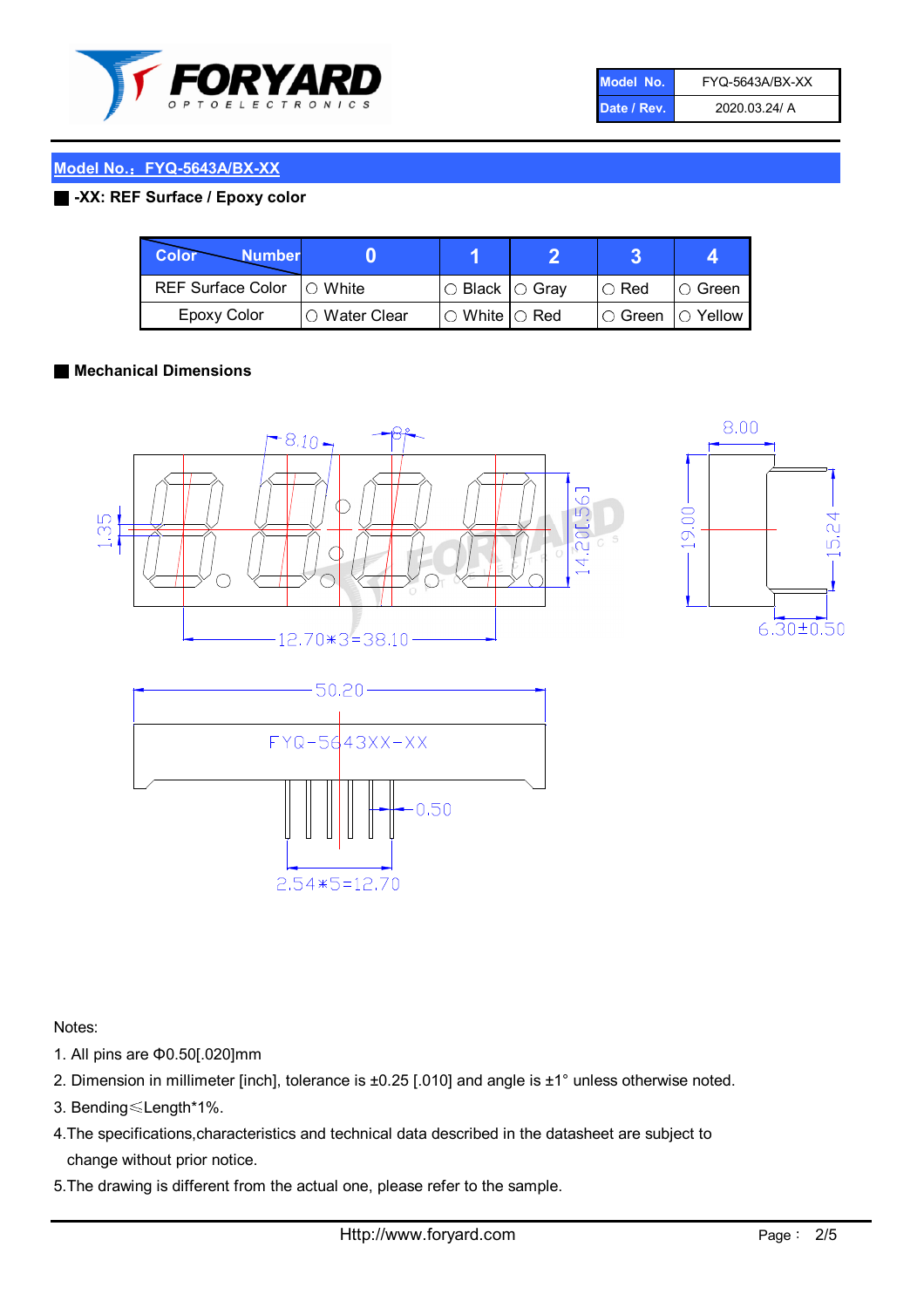

| Model No.   | FYQ-5643A/BX-XX |
|-------------|-----------------|
| Date / Rev. | 2020.03.24/ A   |

# Model No.: FYQ-5643A/BX-XX

# ■ All Light On Segments Feature & Pin Position



#### ■ Internal Circuit Diagrams

FYQ-5643AX



# FYQ-5643BX

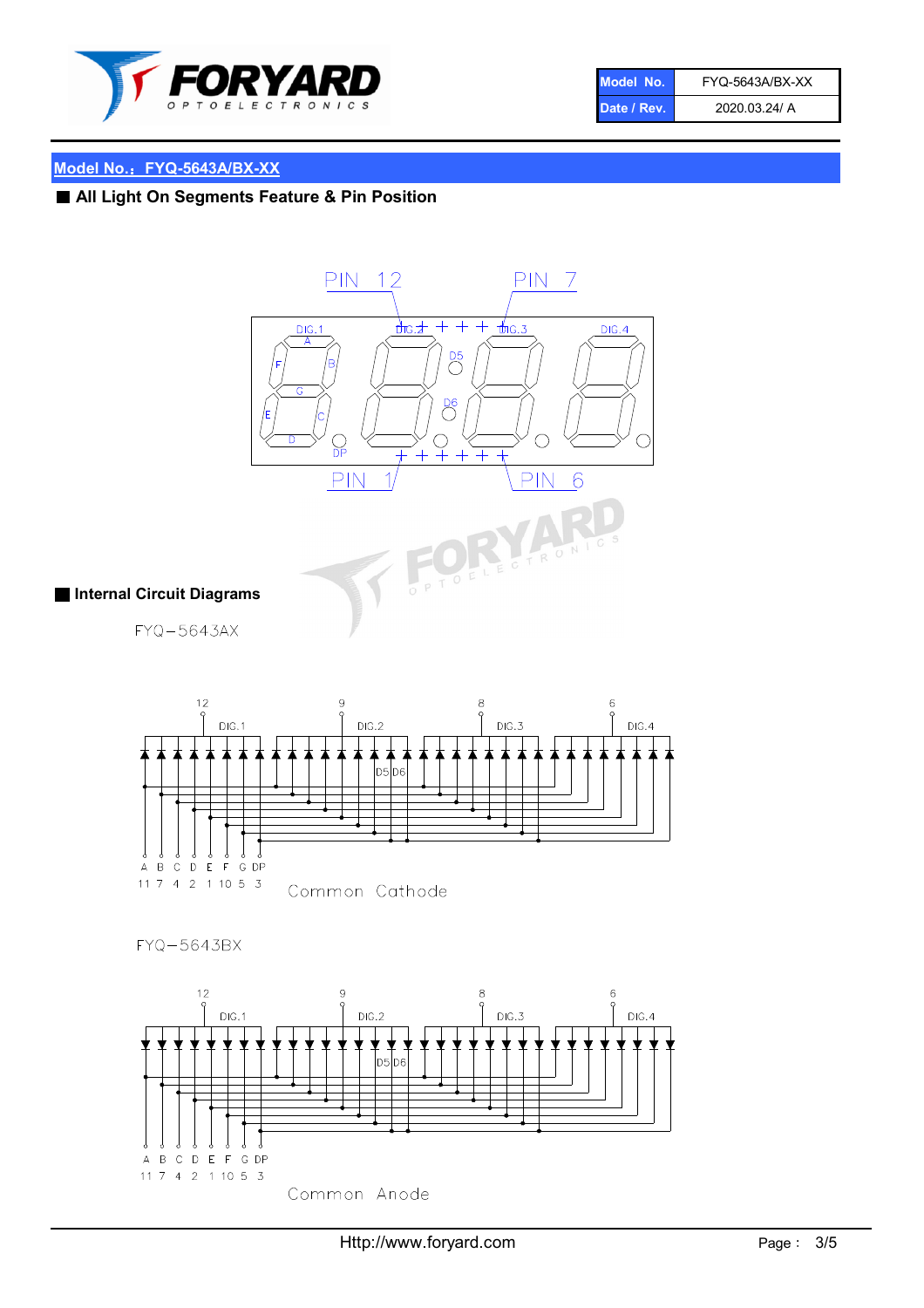

| Model No.   | FYQ-5643A/BX-XX |
|-------------|-----------------|
| Date / Rev. | 2020.03.24/ A   |

(Ta=25℃)

## Model No.: FYQ-5643A/BX-XX

#### Absolute maximum

| solute maximum ratings       |               |                       |              |            | (Ta=25℃)    |
|------------------------------|---------------|-----------------------|--------------|------------|-------------|
| <b>Parameter</b>             | <b>Symbol</b> | <b>Test Condition</b> | <b>Value</b> |            |             |
|                              |               |                       | <b>Min</b>   | <b>Max</b> | <b>Unit</b> |
| Reverse Voltage              | VR            | $IR = 30$             | 5            |            |             |
| <b>Forward Current</b>       | IF            |                       |              | 30         | mA          |
| Power Dissipation            | Pd            |                       |              | 100        | mW          |
| <b>Pulse Current</b>         | Ipeak         | Duty=0.1mS,1KHz       |              | 150        | mA          |
| <b>Operating Temperature</b> | Topr          |                       | $-40$        | $+85$      | °C          |
| Storage Temperature          | Tstr          |                       | -40          | $+85$      | °C          |

#### ■ Electrical-Optical Characteristics

#### ● Color Code & Chip Characteristics:(Test Condition:IF=10mA)

Typ Max S | Hi $\textsf{Red}$  | AlGaInP | 660nm LE 20nm | 2.00 | 2.50 D | Super Red | AIGaAs/DH | 650nm | 20nm | 2.00 | 2.50 E | Orange | GaAsP | 625nm | 35nm | 2.00 | 2.50 A | Amber | GaAsP | 610nm | 35nm | 2.00 | 2.50 Y | Yellow | GaAsP | 590nm | 35nm | 2.00 | 2.50 G Yellow Green AIGaInP | 570nm | 10nm | 2.00 | 2.50 3.00 3.80 3.00 3.80 W | White | InGaN/GaN | X=0.29,Y=0.30 |CCT:9500K| 3.00 | 3.80 UHR Ultra Hi Red | AlGaInP | 640nm | 20nm | 2.00 | 2.50 UR | Ultra Red | AlGaInP | 635nm | 20nm | 2.00 | 2.50 UE Ultra Orange | AIGaInP | 625nm | 20nm | 2.00 | 2.50 UA Ultra Amber | AIGaInP | 610nm | 20nm | 2.00 | 2.50  $UV$  Ultra Yellow  $\vert$  AlGaInP  $\vert$  590nm  $\vert$  20nm  $\vert$  2.00  $\vert$  2.50  $\text{UG}$  Ultra Yellow Green | AIGaInP | 570nm | 30nm | 2.00 | 2.50 PG Pure Green | InGaN | 520nm | 36nm | 3.00 | 3.80 30nm 3.00 3.80 30nm 3.00 3.80 UW |Ultra White | InGaN/GaN | X=0.29,Y=0.30 |CCT:9500K| 3.00 | 3.80 40~85 60~120~180 40~70 Segment-to-Segment Luminous Intensity ratio(Iv-M) 1.5:1 610nm 9~20(mw) 350~450 470nm 120~180 120~180 Ultra Blue InGaN/GaN InGaN/GaN 9~20(mw) 20~50 280~600 570nm | 30nm | 2.00 | 2.50 | 20~60 470nm 590nm InGaN/GaN B Blue I InGaN 570nm | 10nm | 2.00 | 2.50 | 10~20 30~105 30~135 460nm 520nm Ultra brightness **AlGaInP** AlGaInP 60nm AlGaInP 640nm Peak Wave Length $(\lambda_{\rm P})$ UB 460nm 635nm AlGaInP AlGaInP AlGaInP InGaN/GaN AlGaInP 10~20 Luminous **Intensity** (Iv) Unit:mcd AlGainP 660nm GaAsP GaAsP AlGaAs/DH **Spectral** Line halfwidth (∆λ1/2) 10~20 Standard brightness Forward Voltage(VF) Unit:V 15~30 10~20 625nm GaAsP 590nm **Emitting Color Dice Material** 10~21 610nm

#### Note:

1.Luminous Intensity is based on the Foryard standards.

2.Pay attention about static for InGaN